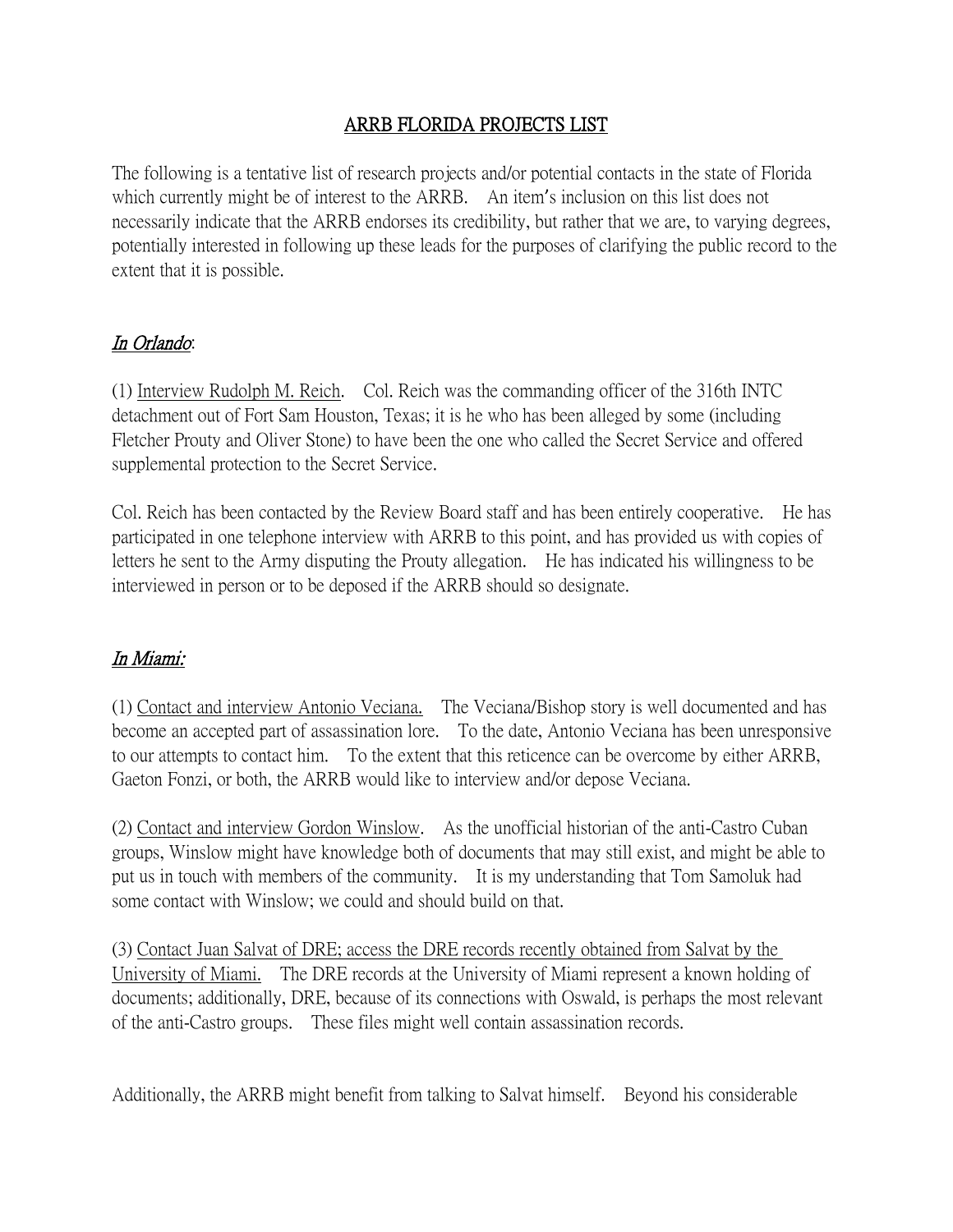knowledge of the anti-Castro community and of the events of the early sixties, Fonzi alleges that Salvat removed or held out some papers from his donation to the University of Miami. We should discuss with Salvat the veracity of this charge.

(4) Through sources at the Miami Herald, contact Jake Esterline. Fonzi told us that Herald reporter Don Bohning recently did a story on JMWAVE, and one of his main sources was Jake Esterline, who now is said to live in North Carolina. We should talk to Bohning and see what he knows about JMWAVE, and see if he'll put us in contact with Esterline.

Esterline might be a good source for finding out the procedures that were used to deal with documents when JMWAVE shut down.

(5) MIU. Access or obtain the files of the Metropolitan Intelligence Unit, Fort Lauderdale, to gain information on organized crime figures.

(6) Contact prominent anti-Castro Cuban leaders. Fonzi has given us the names of several prominent anti-Castro Cuban leaders, including persons connected with Alpha 66, SNFE, JURE and Commandos L. Discussions with these persons might reveal connections or set us on paths that lead us to more documents.

Since we are involved in a documents search and not an investigation, it seems that there is a limited amount that could come out of these discussions; in fact, statements offered without documentation could well muddy the record. If preliminary contacts with these people lead us to believe that they either have documents or could point us in the direction of some, we should interview them. Otherwise, it seems not to be in the best interest of ARRB to pursue this angle.

(7) Meet with and/or depose Frank Ragano. I don't know much about this project, but Ron tells me that he has some original notes that would be very good for us to acquire.

(8) Check the status of organized crime records held by the Miami and Dade County police. This project specifically refers to the deaths of Eladio del Valle, Rolando Masferrer and Johnny Roselli. Staff members Montague and Haron each mentioned this project. Montague indicated frustration with the lack of cooperation we have received from our contact in the Miami PD's Special Investigations Section, Scott Nugent. He compared our trying to get records from Nugent with "pulling teeth."

(9) Check with the University of Miami regarding records which may exist pertaining to JMWAVE station and cover identities used while it was located at Miami's south campus. Records of payments to the University by the US Government, identities of cover or front businesses used by JMWAVE, and any lists of personnel might be of interest to the ARRB. (10) Interview Mr. James Siebert. This is self-explanatory.